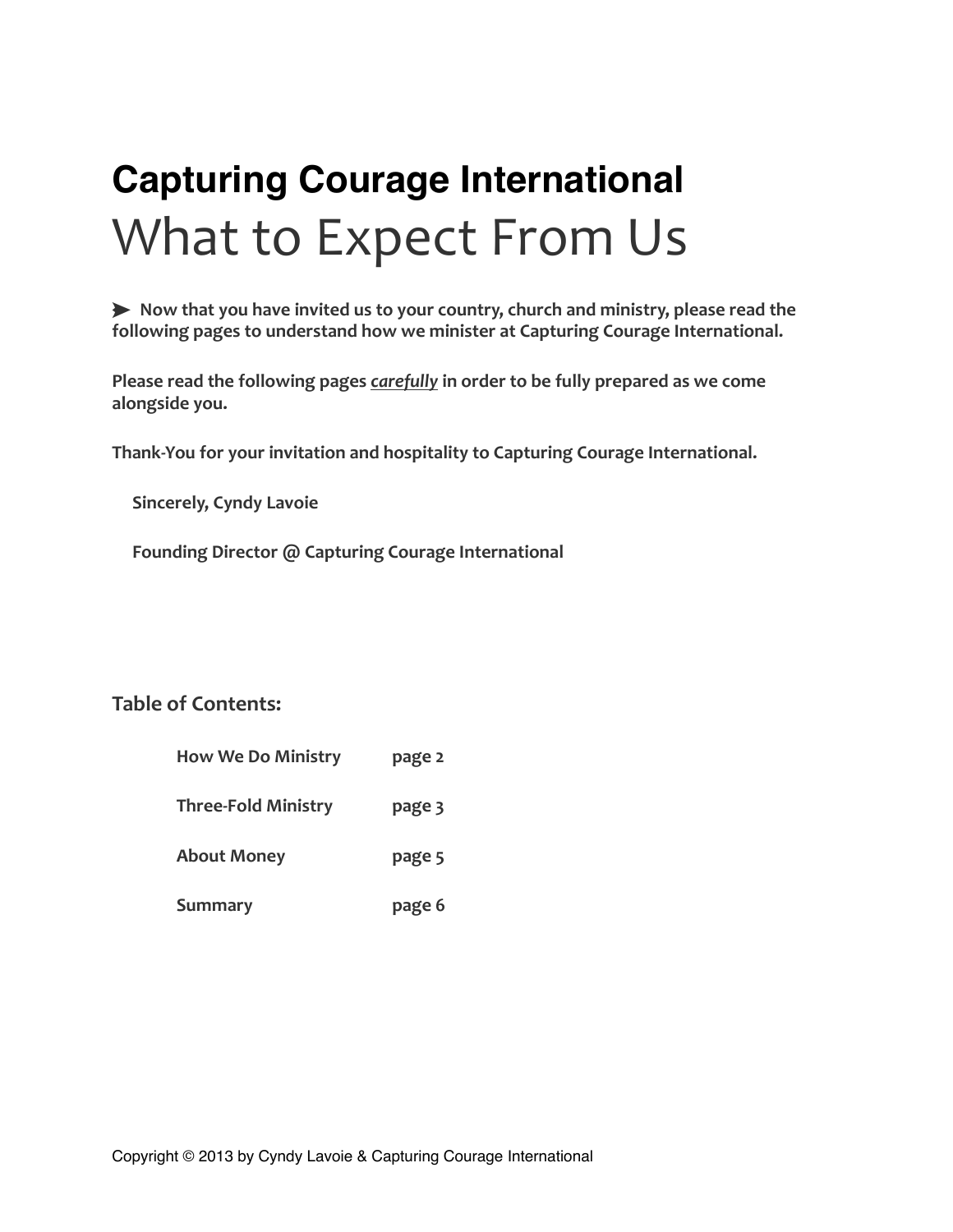## $**$$  $\div$  **How We Do Ministry****$

## **Capturing Courage International holds to the following commitments:**

\*These are the basis by which we filter all invitations and potential future ministry trips.

### **1. Led by the Spirit**

not according to the programs of men

Capturing Courage moves according to the direction of the Spirit of God. We wait on the timing of God and make plans in accord with the Holy Spirit. We are nimble, able to move slowly yet ready to 'go' at any given moment as the Lord leads.

\*We make plans only AFTER God has impressed on us where to go and when.

### **2.Simplicity**

• leaving no physical evidence

Capturing Courage leaves little physical evidence of our ministry except the changed hearts and lives of those we have touched. We simply bring ourselves, a ministry of presence, and the touch of Jesus Christ as He chooses to flow from us.

\*Our priority is your heart before God. We do not participate in any project planning or fundraising.

#### **3.Sustainability**

• across communities and years

Capturing Courage comes alongside work that is already either on the ground, or that an infrastructure of prayer and integrity has already made possible. We do not bring or create anything that cannot be sustained without our presence.

\*We spend money very carefully as there are many places to which we are called to minister.

#### **4. Fellowship**

• alongside the people

At Capturing Courage we are intent on being with people. Not holding ourselves apart, we simply enter towns and communities, staying with whomever will keep us, ministering & in fellowship alongside leaders and in visions already in place.

\*We bring no agenda. Please have no agenda for us. We simply wait on the Lord's touch together.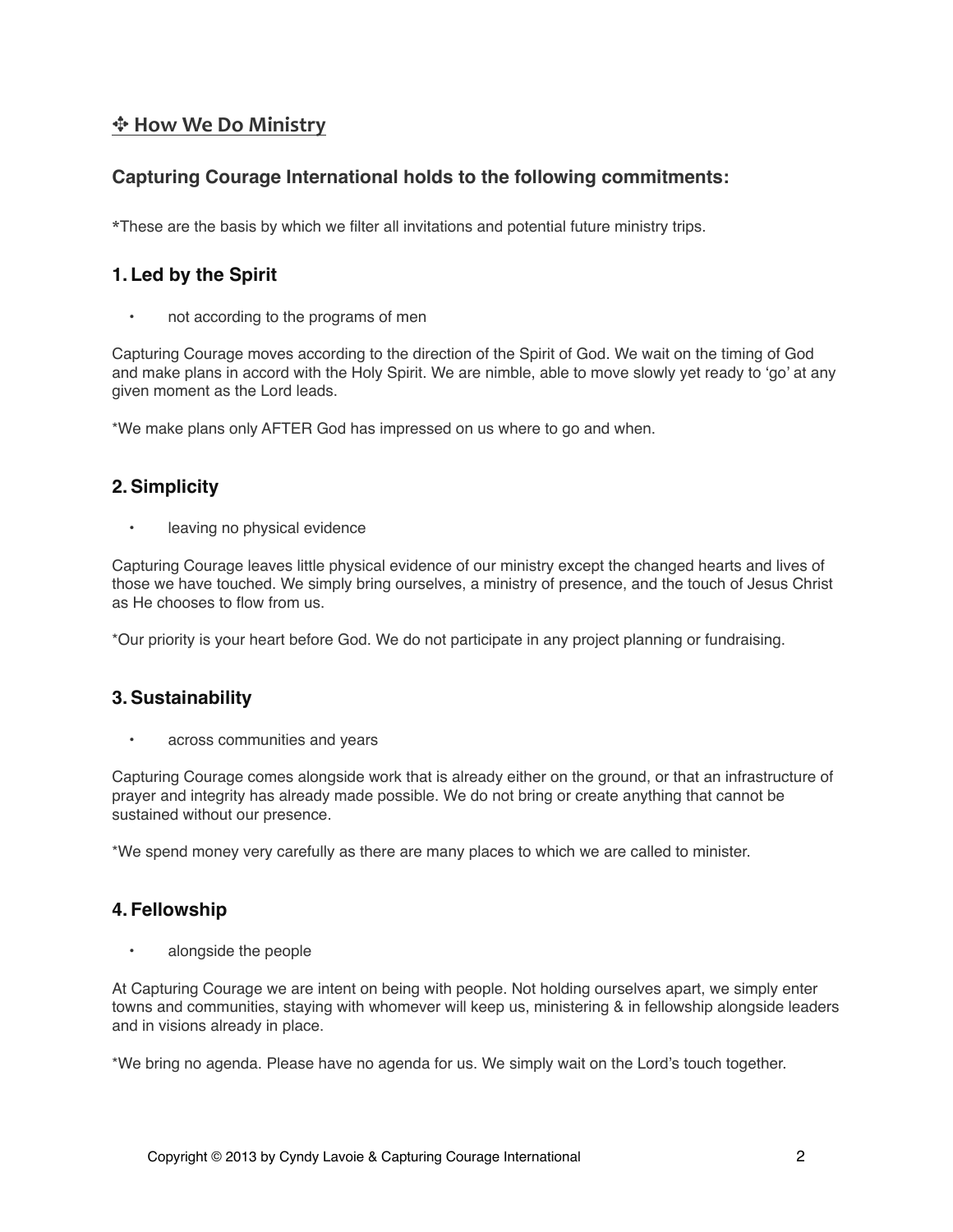# $\triangle$  Three-Fold Ministry @ Capturing Courage International

At Capturing Courage International we bring a three-fold braid of ministry. These following three dynamics strengthen and create a work that is not easily undone. These three focuses create a strong bond in the Lord and with each other.

#### **These three priorities mirror God's position toward us:**

- God the Father continually initiates RELATIONSHIP with us
- Jesus Christ his Son, through salvation, makes TRANSFORMATION possible
- Our Holy Spirit DISCIPLES us, helps us, guides us

## **1. Strand #One: Authentic Relationships (Coming on the Inside)**

#### **This is marked by three simple processes:**

- let's get to know each other
- let's wait on the Lord together
- let's enter into the Lord's work together

This begins through email, Facebook, and phone calls. First we get to know one another. What are your callings and visions from the Lord? How is the Lord leading you? Together we begin to pray about what the Lord might have us do in person alongside each other.

And God-willing, and as the Lord leads, we come to where you are. Even on the ground we enter into fellowship first and foremost. We then minister as you invite. On the ground alongside the work God has given you we bring:

- inner healing and deliverance, heart healing for you and your people
- intimacy with God through prayer, humility, and leading
- heart conversations, preaching and teaching, about life, love, and ministry

*"Create in me a clean heart, O God. Renew a loyal spirit within me. Do not banish me from your presence, and don't take your Holy Spirit from me. Restore to me the joy of my salvation." Psalm 51:10-12 NLT*

## **2. Strand #Two: Spiritual Transformation (Authentic Conversations)**

#### **With dialogue, preaching, teaching, and healing prayer we tackle heart issues such as:**

- how much does God love us?
- what do we do with sin and failure?
- how might our churches reflect the heart of God?

Once we are on the ground, living alongside you for a time, eating what you offer us, traveling as you travel, we have opportunity to discuss the many difficult and tangible questions facing leaders and churches today.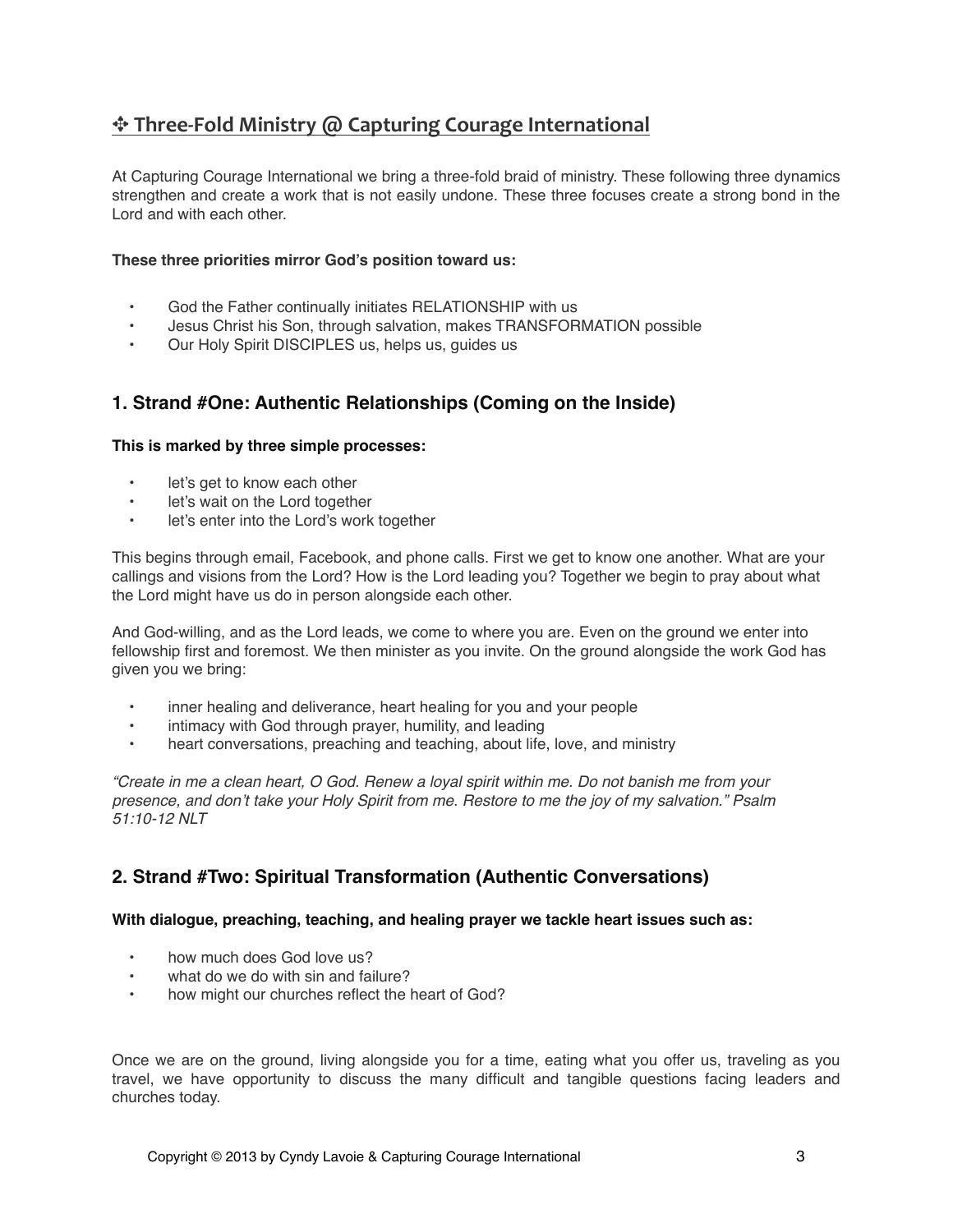There is a fresh movement of the Lord throughout the global church and as we pay attention to this, learning from it, we are positioned to bring perspective outside your own area. At CCI we are continually learning and becoming bigger thinkers ourselves and this we offer to you towards your own success. We therefore dialogue and seek the Lord together for wisdom's and clarity for you and the ministry you are uniquely called to. We might discuss issues such as:

- law, legalism and rules, versus freedom in Christ
- men and women in marriage, the church, and leadership
- leadership basics, integrity, holiness, humility and more

*"Make every effort to respond to God's promises. Supplement your faith with a generous portion of moral excellence, and moral excellence with knowledge, and knowledge with self-control, and self-control with patient endurance, and patient endurance with godliness, and godliness with brotherly affection, and brotherly affection with love for everyone." 2 Peter 1:5-7 NLT*

# **3. Strand #Three: Ongoing Discipleship (Spiritual Teaching)**

#### **Through CCI Materials we are challenged:**

- to align our lives with the heart of God
- to become personally intimate with our God
- to be bold in our love for each other

A big part of the work of Capturing Courage is the continuing development of relevant materials to encourage and equip both leaders and their congregations. We bring the heart of God to our lives. We bring forth issues of compassion, mercy, gratefulness, faithfulness and more.

While Bible Schools around the world are doing a great job of bringing the hard skills of expository training, Biblical studies, historical Christianity and more, we at CCI are bringing the soft skills of hearts made right with Christ. Out of this flows wise and compassionate ministry that changes lives. We do this through:

- Capturing God's Heart a monthly topical Bible Study sent direct to your email
- Walking in Spiritual Authority A Discipleship Training Course set to equip you to carry the heart of God
- Other Specific resources and answers to dilemma's and questions found on the field as we travel from place to place.

*"Preserve the teaching of God; entrust his instructions to those who follow me." Isaiah 8:16 NLT*

#### **This Three-Fold Ministry,**

- Relationship
- **Transformation**
- Discipleship

#### **Serves the hearts, minds, and lives of the body of Christ. It is our privilege at Capturing Courage to walk in these heart ministries.**

*"Therefore encourage one another and build one another up, just as you are doing." 1 Thessalonians 5:11*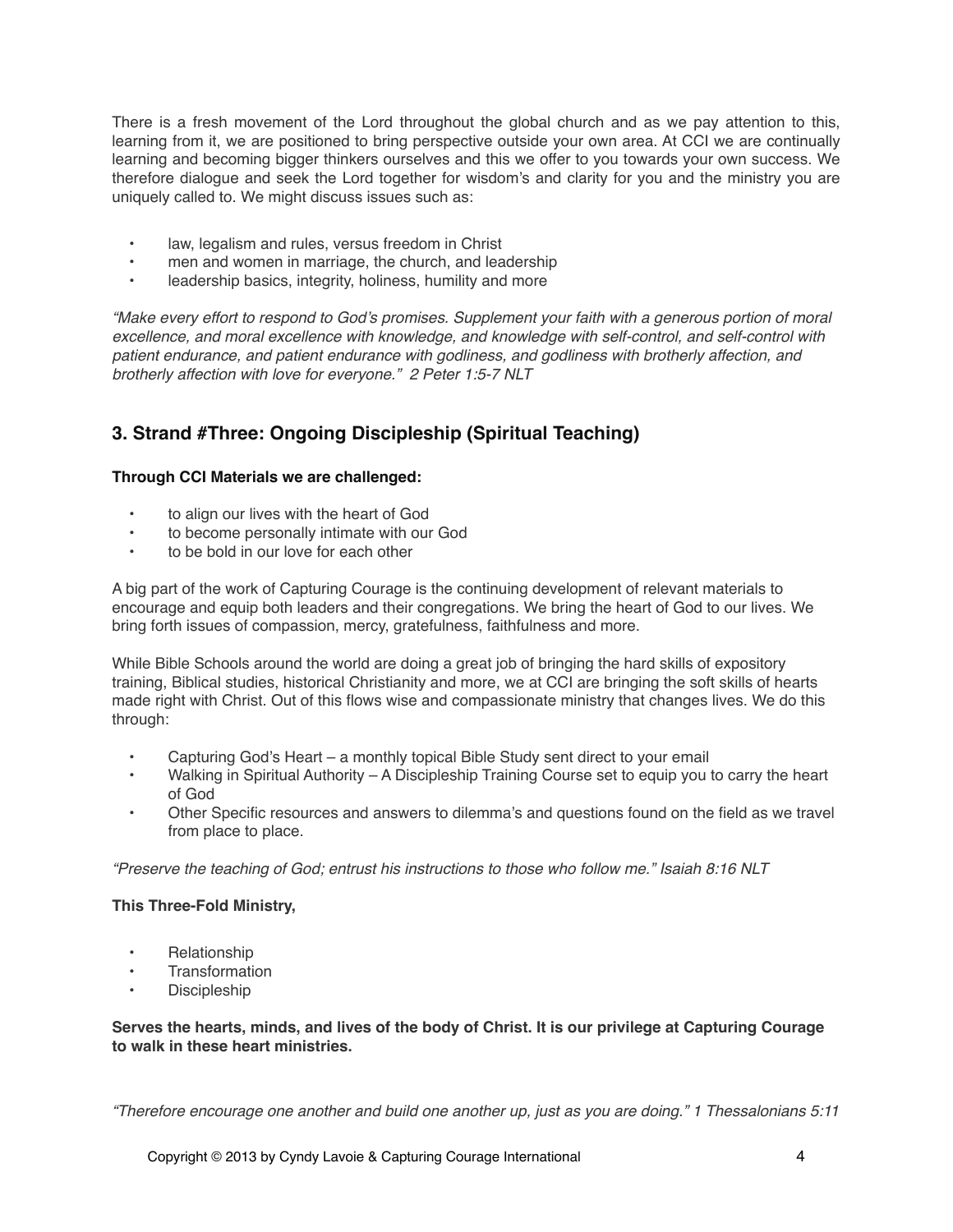# ✥ **About Money, Funding, Projects, & Fundraising**

NB: We are not like most missions organizations.

While other missions organizations are intent on helping people with tangible projects like schools and church building projects, with water projects and orphanages, etc, we do not minister like this.

Rather, and this is very important, *our focus of development is the human heart, mind and life in Christ*.

*This means that we do not bring funding or fundraising efforts to any projects of any kind.*

◆ Please do not ask us for funding or fundraising help for your projects. Our answer will be 'No'.

We have spent well over a year's time in prayer seeking the Lord on this and it has become very clear that our scope of ministry is ONLY the hearts, minds, and church life of the body of Christ, not projects.

If you expect to invite us and thereby have your projects funded, know that this will not happen.

◆ Please only invite us if you truly want what we are offering.

In this we will have rich fellowship together without disappointment or misunderstanding.

It is important to us that we are clear in our understanding and expectations of each other.

We do not want to keep disappointing you if you continue to ask us for money for various needs and projects.

We do however stand alongside all plans and projects in prayer.

◆ Please do ask us to pray in collaboration with your goals and visions. This we are glad to do.

And we ask for your prayers over us in this same way.

The international ministry work at Capturing Courage takes large sums of money and we appreciate your prayers for full funding over the work we are called to do.

Let's stand in prayer for each other.

*"It is God who arms me with strength and makes my way perfect. He makes my feet like the feet of a deer; he enables me to stand on the heights. He trains my hands for battle; my arms can bend a bow of bronze. You give me your shield of victory, and your right hand sustains me; you stoop down to make me great. You broaden the path beneath me, so that my ankles do not turn."* Psalm 18:32-36